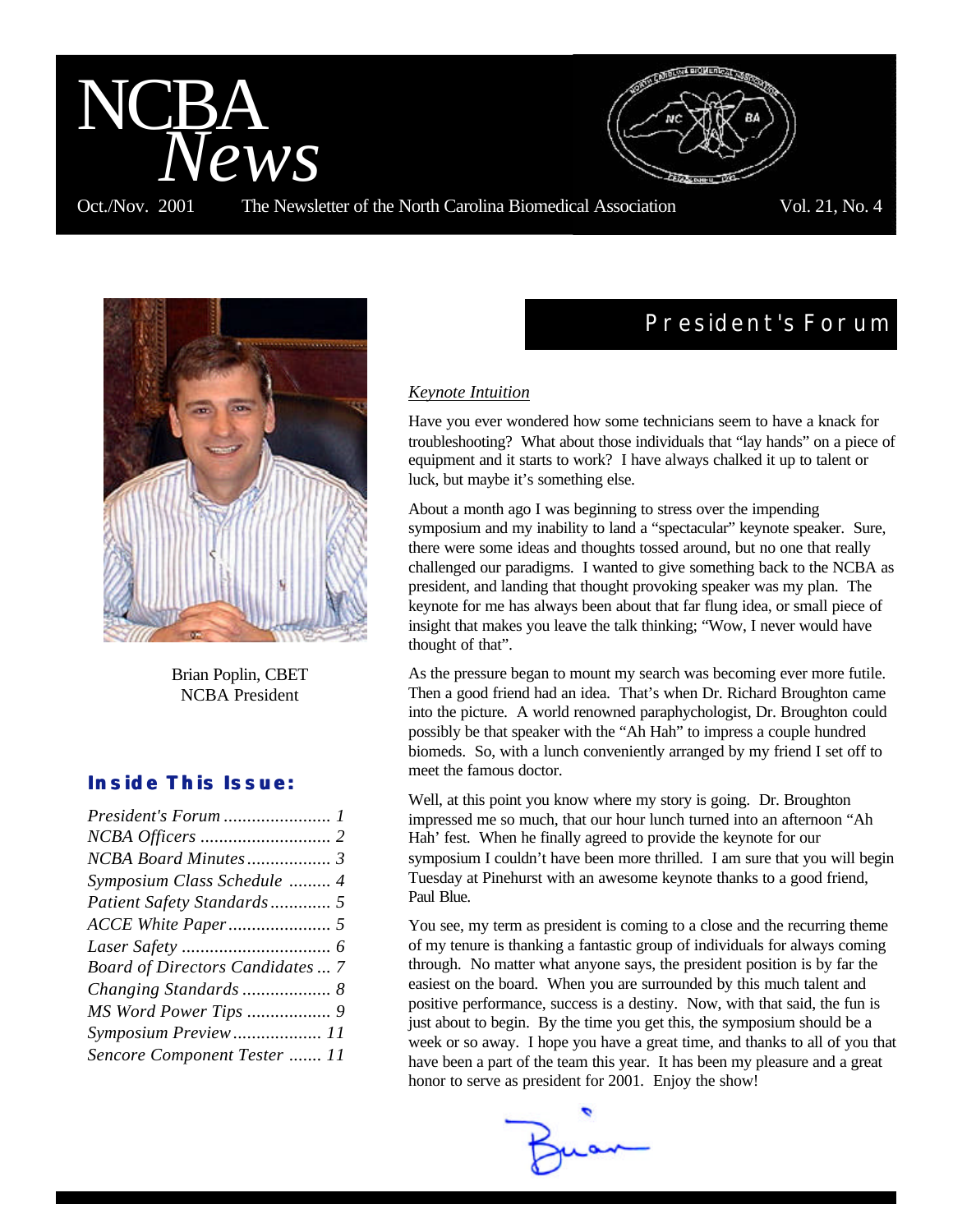# **2001 Board of Directors**

# *2001 NCBA Officers*

# **President:**

Brian Poplin, CBET Duke University Health System 919-681-2565 – Business 919-681-7361 – Fax president@ncbiomedassoc.com

# **Vice-President:**

Dan Harrison Servicemaster Management 800-999-6678 x5254 – Business 404-248-9495 – Fax vicepres@ncbiomedassoc.com

# **Treasurer:**

Charles Worrell, CBET TRC Environmental 919-966-6222 – Business  $919-966-6250 - \text{Fax}$ treasurer@ncbiomedassoc.com

### **Membership Secretary:**

Diane Aker, CBET Alamance Regional Medical Ctr. 336-538-7760 – Business 336-538-7722 – Fax memb\_sec@ncbiomedassoc.com

# **Recording Secretary:**

Linda K. Leitch Duke University Medical Center 919-681-4293 – Business 919-681-7361 – Fax record\_sec@ncbiomedassoc.com

# **Editor & Ex-Officio:**

Glenn Scales, CBET Duke University Health System 919-681-6638 – Business 919-681-7361 – Fax editor@ncbiomedassoc.com

### *2001 At-Large Board Of Directors*

Tommy Ballard Rex Healthcare 919-784-2127 – Business 919-784-2125 – Fax director1@ncbiomedassoc.com

Boyd Campbell, CBET Catawba Memorial Hospital 828-326-3899 – Business 828-326-2105 – FAX director2@ncbiomedassoc.com

Sally L. Goebel Siemens Medical 919-319-2922 – Business  $919-319-2716 - \text{Fax}$ director3@ncbiomedassoc.com

Helen H. Jones, CBET Wake Forest Univ. Baptist Med. Ctr. 336-716-3479 – Business 336-716-6121 – Fax director4@ncbiomedassoc.com

Mark Renfroe, CBET Wayne Memorial Hospital 919-731-6077 – Business 919-731-6951 – Fax director5@ncbiomedassoc.com

NCBA News is an information service of the North Carolina Biomedical Association (NCBA). It has a distribution of about 500 and is published six (6) times per year. Articles and ads are due on or before the first day of even months. The newsletter is mailed on or about the first day of the odd months.

While the NCBA makes every effort to assure that its content is accurate, articles are the products of individual authors and the NCBA is not responsible for the content.

NCBA News intends to disseminate information and ideas to its subscribers. While the NCBA News accurately reflects the source of the articles, the content is of variable quality and validity. The Newsletter Committee will attempt to verify all articles, but neither the Editor nor the NCBA is responsible for information.

*YOUR HELP IS NEEDED!!!* Articles of interest to our readers are constantly needed and sometimes in short supply. If you have written any articles that may be of interest to our readers, submit it to Newsletter Committee Chairman, Glenn Scales

# *2001 Standing Committees*

**Rules and Bylaws** Brian Poplin (Chair), Glenn Scales, Obie Godley, Mark Renfroe

**Nominating Committee:** Linda Leitch (Chair), Tommy Ballard, Charles Worrell

### **Finance Committee:**

Charles Worrell (Chair), Jim Tripp, Brian Poplin, Dan Harrison

**Membership Committee:** Diane Aker (Chair), Sally Goebel, Obie Godley, Linda Leitch

**Education Committee:** Dan Harrison (Chair), Sonny Richards, Mark Renfroe, Helen Jones

# *2001 Special Committees*

**Apprenticeship:** Brian Poplin (Chair Person)

**Newsletter Committee:**

Glenn Scales (Chair), Mark Sonntag, Diane Aker, Sally Goebel, Tommy Ballard, Mike Howard

#### **Scholarship Committee:**

Sonny Richards (Chair), Lane Rushing, Dan Harrison, Linda Leitch, Charles Worrell

### **Vendor Coordination:**

Ken Logan (Chair), Charles Worrell, Tommy Ballard

### **Hotel Coordination:**

Helen Jones (Chair), Sonny Richards, Ken Logan, Charles Worrell, Glenn Scales

### **Public Relations:**

Brian Poplin (Chair), Glenn Scales, Dan Harrison

### **Internet Committee:**

Linda Leitch (Chair), Glenn Scales, Mark Sonntag, Sally Goebel, Mark Renfroe

### **Professional of the Year:**

Brian Poplin (Chair), Tommy Ballard, Dan Harrison, Helen Jones, Mark Renfroe

### **Historian:**

Glenn Scales (Chair), Charles Worrell, Obie Godley, Sonny Richards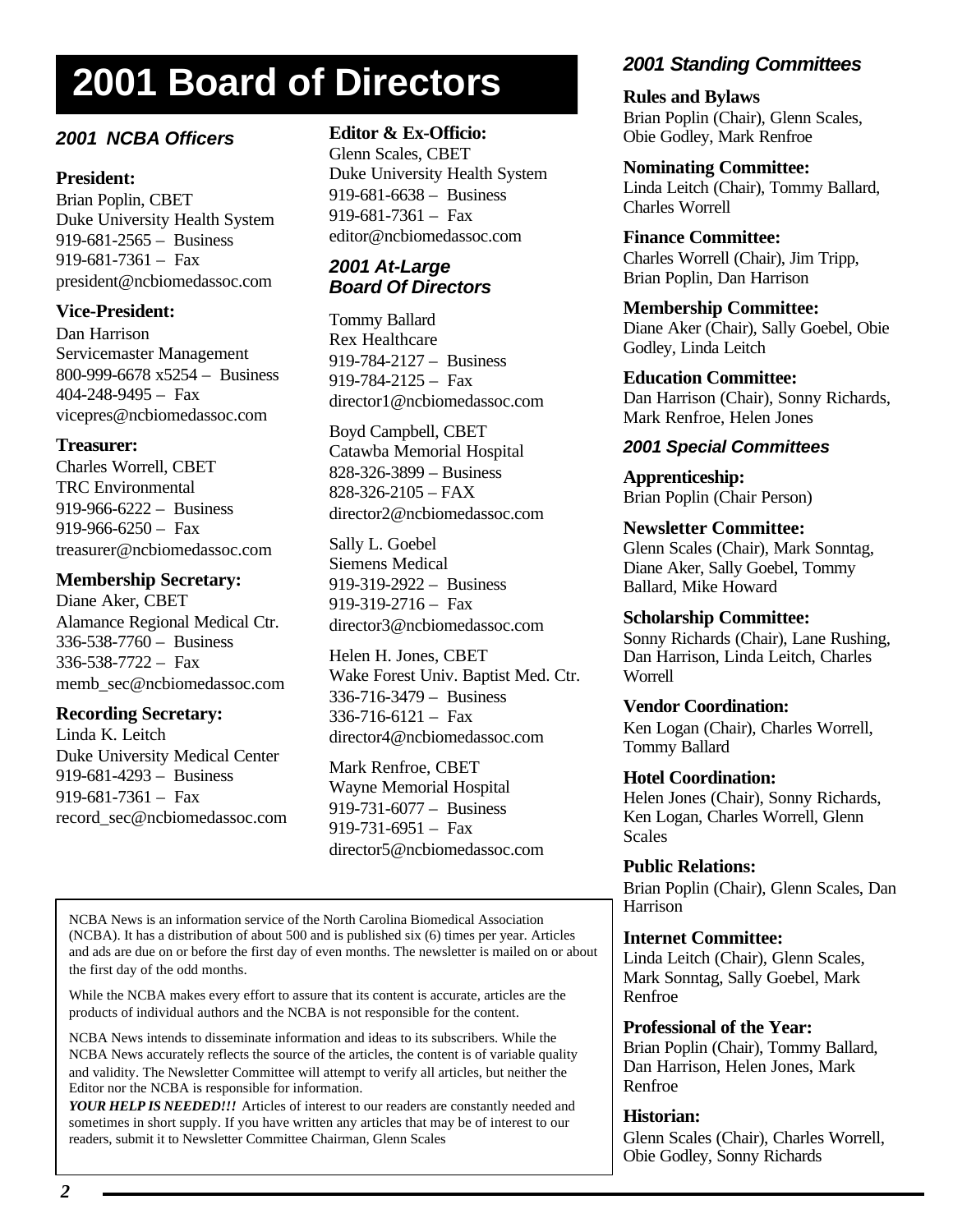# **NCBA Board Meeting Minutes - October 19, 2001 Pinehurst Resort & Hotel**

#### **Attending Board Members:**

Glenn Scales, Linda Leitch, Brian Poplin, Mark Renfroe, Charles Worrell, Helen Jones, Dan Harrison, Diane Aker, Boyd Campbell, Tommy Ballard, Sally Goebel

**Guests:** Ken Logan, Obie Godly, Jim Tripp

The meeting was called to order at 10:10 am by President Brian Poplin.

**Approval of the previous Board Meeting minutes:** Linda presented copies of the August Board meeting minutes to the Board members and guests. After reviewing the minutes, Helen Jones moved to accept the minutes as submitted. Mark Renfroe seconded the motion and the Board unanimously approved the minutes.

The following reports were presented and discussed by the attending Board members.

**Treasurer's Report:** Charles handed out the profit & loss statement ending October 2001. The total income was \$27,583.02 and the total income expenses are \$7,366.29. The board reviewed the budget report all the expenses are correct thru September 2001. Charles pointed out the revenues for vendor registrations are greater than last year. Boyd made a motion to accept the report as submitted. Helen Jones seconded the motion and the Board unanimously approved.

**Membership Report:** Diane handed out the annual membership report. No changes have been make to date. Mark made a motion to accept report as given. Dan seconded the motion and the board unanimously approved.

**Education Report:** Dan reported that there was interest in holding a CBET Certification review class in April 2002 at one of the two Community Colleges, date and

location to be announce later. Mark made a motion to accept the report as given. Glenn seconded the motion, the board unanimously approved.

**Scholarship Report:** Brian reported for Sonny Richards. Sonny has verified receipt of forms and procedures by both schools and received a verbal report from both David Wilson and John Noblitt that each will have 4 applicants for scholarships. Sonny will be forwarding copies to the Scholarship Committee.

**Rules & by-laws:** No report given.

**Newsletter:** Glenn handed out a draft of the next newsletter. After the Board reviewed they are to submit articles by November 15. Brian thanked Glenn for job well done, again. Mark made a motion to accept the report as given. Boyd seconded the motion, the board unanimously approved.

**Nominating Committee:** Linda handed out the current board position flow chart and explained the chart to the Board. Persons in red indicate 1st year in term and black indicates 2nd year in term. The bold line between names indicates the end of two

consecutive 2 year terms. Linda handed out a list of the candidates for elections at the general board meeting. Charles made a motion to accept the report as given. Dan seconded the motion and the Board unanimously approved.

**Internet:** Glenn stated the information on web site is current and up to date. The hotel/golf/registration forms are downloadable. Glenn discussed the issue of the design of the site, but the Board decided not to initiate any design changes at this time. Glenn talked about the changes to make to web site design in 2002. Dan made a motion to accept report as given. Helen seconded the motion, the board unanimously approved.

**Professional of the Year:** Brian stated that he's received only one applicant for this award but the deadline is October 31. The money has been received for both awards from Hill Rom and Spacelabs. Dan made a motion to accept the report as given. Helen seconded the motion, the board unanimously approved.

*Continued on page 10*

**Prepayment of all advertising is required.**

#### *Classified Advertising*

Except for "Position Wanted" notices by members (one ad per year – limit 50 words – no charge), the following ad rates apply:

| (Per 75 words) | Member  | Non-member          |
|----------------|---------|---------------------|
| Individual     | \$5.00  | \$7.00              |
| Institute      | \$15.00 | $$25.\overline{00}$ |
| Corporation    | \$20.00 | \$30.00             |

*NCBA News* is accepting advertising that relates to biomedical equipment and of interest to our readers. Suggested subjects are: Positions Desired, Positions Available, Biomedical Equipment Wanted or For Sale (New or Used), or Announcements of Educational Opportunities or Service Schools in the area.

Advertising is open to all individuals, hospitals, and companies. The decision to carry a particular ad or classified will be the decision of the Editor with support of the NCBA Board. Computer ready graphics files of actual size ads required (contact editor@ncbiomedassoc.com for details). **Corporate Members please remember what free advertisement your membership allows.** Please contact the Newsletter Editor for other pricing.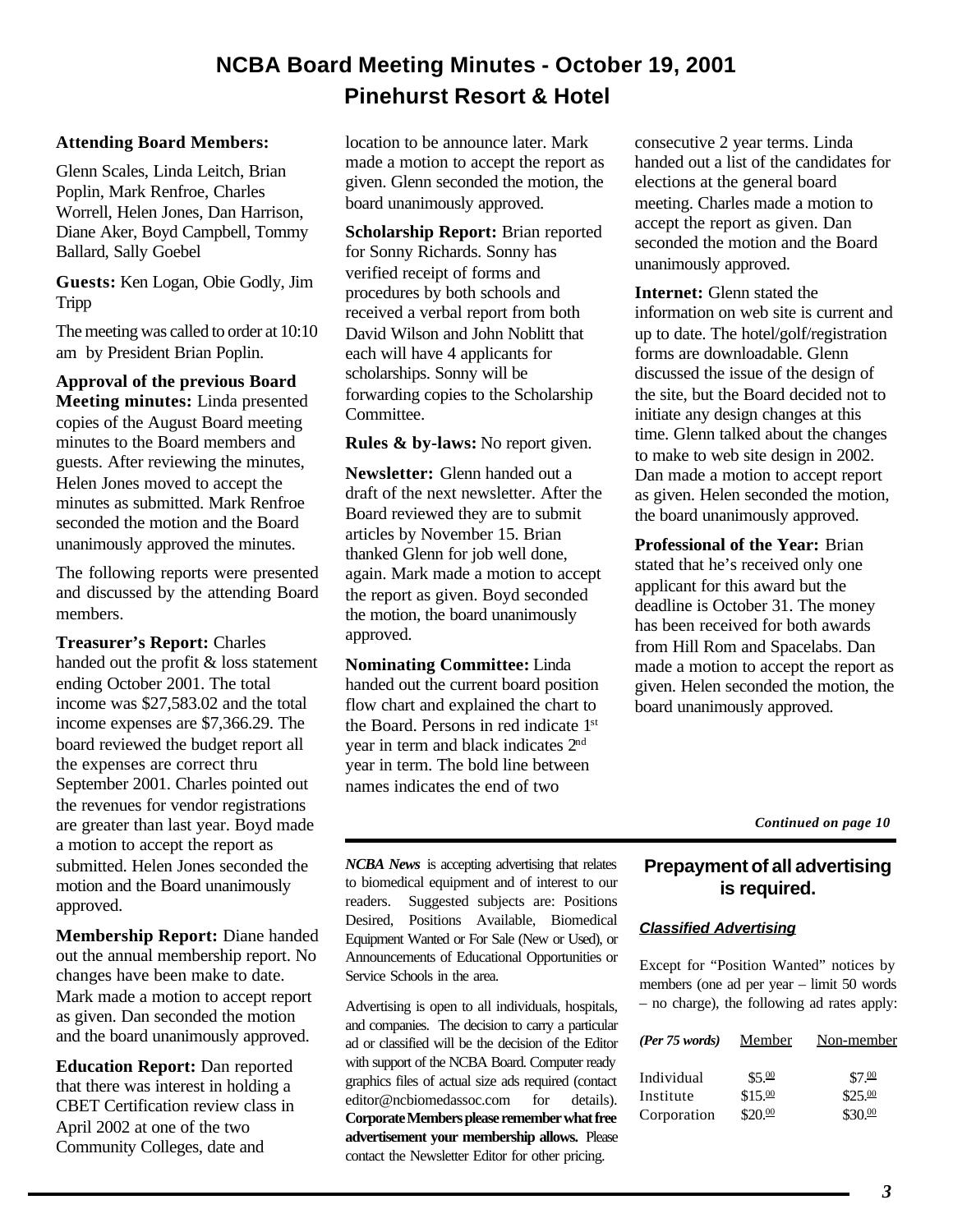# **NCBA 2001 Symposium Event Schedule**

#### **Monday, December 3, 2001**

|                                          | $\overline{7}$ | 8 | 9 | 10 | 11 | 12 |              | 2              | 3 | 4 | 5 | 6 |  |       | 7 8 9 Location           |
|------------------------------------------|----------------|---|---|----|----|----|--------------|----------------|---|---|---|---|--|-------|--------------------------|
| Registration / Cont. Breakfast           |                |   |   |    |    |    |              |                |   |   |   |   |  |       | Conf. Center Foyer       |
| <b>NCBA Board Meeting</b>                |                |   |   |    |    |    |              |                |   |   |   |   |  |       | <b>Convention Office</b> |
| Valleylab Force FX Electrosurgical Units |                |   |   |    |    |    |              |                |   |   |   |   |  |       | South                    |
| Agilent 50X Fetal Monitors               |                |   |   |    |    |    |              |                |   |   |   |   |  |       | South                    |
| Fundamentals of Scope Repair             |                |   |   |    |    |    |              |                |   |   |   |   |  |       | Tufts                    |
| E of C Requirements for Med. Equip       |                |   |   |    |    |    |              |                |   |   |   |   |  |       | Tufts                    |
| Troubleshooting Balloon pumps            |                |   |   |    |    |    |              |                |   |   |   |   |  |       | Ross                     |
| Principles of Ultrasound                 |                |   |   |    |    |    |              |                |   |   |   |   |  |       | Ross                     |
| Spectrum Analyzer / Telemetry Equip.     |                |   |   |    |    |    |              |                |   |   |   |   |  |       | North                    |
| Humor in the Workplace                   |                |   |   |    |    |    |              |                |   |   |   |   |  |       | Moore regional           |
| Lunch                                    |                |   |   |    |    |    |              |                |   |   |   |   |  |       | Olmsted                  |
| Office Automation/File Management        |                |   |   |    |    |    |              |                |   |   |   |   |  |       | Moore Regional           |
| Time Management                          |                |   |   |    |    |    |              |                |   |   |   |   |  |       | Moore Regional           |
| <b>Golf Tournament</b>                   |                |   |   |    |    |    |              |                |   |   |   |   |  |       | Pinehurst #5<br>Course   |
| Vendor Set-up & Buffet                   |                |   |   |    |    |    |              |                |   |   |   |   |  |       | <b>Exhibit Hall</b>      |
| AM & PM Breaks                           |                |   |   |    |    |    |              |                |   |   |   |   |  |       | Conf. Center Foyer       |
| Tuesday, December 4, 2001                | $\overline{7}$ | 8 | 9 | 10 | 11 | 12 | 1            | 2              | 3 | 4 | 5 | 6 |  | 7 8   | 9 Location               |
| Registration                             |                |   |   |    |    |    |              |                |   |   |   |   |  |       | Conf. Center Foyer       |
| Keynote Address                          |                |   |   |    |    |    |              |                |   |   |   |   |  |       | Callaway/Oakley          |
| Visit the Vendors/Cont. Breakfast)       |                |   |   |    |    |    |              |                |   |   |   |   |  |       | <b>Exhibit Hall</b>      |
| NCBA Lunch/Business Mtg.                 |                |   |   |    |    |    |              |                |   |   |   |   |  |       | Callaway/Oakley          |
| Principles of PACS                       |                |   |   |    |    |    |              |                |   |   |   |   |  |       | Olmsted                  |
| Laser Principles and Safety              |                |   |   |    |    |    |              |                |   |   |   |   |  |       | Ross                     |
| LifePak 12 Defibrillator (24 persons)    |                |   |   |    |    |    |              |                |   |   |   |   |  |       | North                    |
| Merging of CE and IT                     |                |   |   |    |    |    |              |                |   |   |   |   |  |       | South                    |
| Vendor's Social                          |                |   |   |    |    |    |              |                |   |   |   |   |  |       | Exhibit Hall             |
| Pig Pickin'                              |                |   |   |    |    |    |              |                |   |   |   |   |  |       | Cardinal Ballroom        |
| AM & PM Breaks                           |                |   |   |    |    |    |              |                |   |   |   |   |  |       | Conf. Center Foyer       |
| Wednesday, December 5, 2001              | $\overline{7}$ | 8 | 9 | 10 | 11 | 12 | $\mathbf{1}$ | $\overline{2}$ | 3 | 4 | 5 | 6 |  | 7 8 9 |                          |
| Registration                             |                |   |   |    |    |    |              |                |   |   |   |   |  |       | Conf. Center Foyer       |
| Visit the Vendors/Cont. Breakfast)       |                |   |   |    |    |    |              |                |   |   |   |   |  |       | Exhibit Hall             |
| Fund. of Device Related Patient Injuries |                |   |   |    |    |    |              |                |   |   |   |   |  |       | North                    |
| Principles of Radiology                  |                |   |   |    |    |    |              |                |   |   |   |   |  |       | Callaway                 |
| Introduction to Networking               |                |   |   |    |    |    |              |                |   |   |   |   |  |       | Ross                     |
| Project Management                       |                |   |   |    |    |    |              |                |   |   |   |   |  |       | South                    |
| Diagnostic Imaging Asset Management      |                |   |   |    |    |    |              |                |   |   |   |   |  |       | Olmsted                  |
| Web Page Design                          |                |   |   |    |    |    |              |                |   |   |   |   |  |       | Tufts                    |
| LifePak 12 Defibrillator (24 persons)    |                |   |   |    |    |    |              |                |   |   |   |   |  |       | South                    |
| <b>NCBA Lunch/Drawing</b>                |                |   |   |    |    |    |              |                |   |   |   |   |  |       | Cardinal Ballroom        |
| AM & PM Breaks                           |                |   |   |    |    |    |              |                |   |   |   |   |  |       | Conf. Center Foyer       |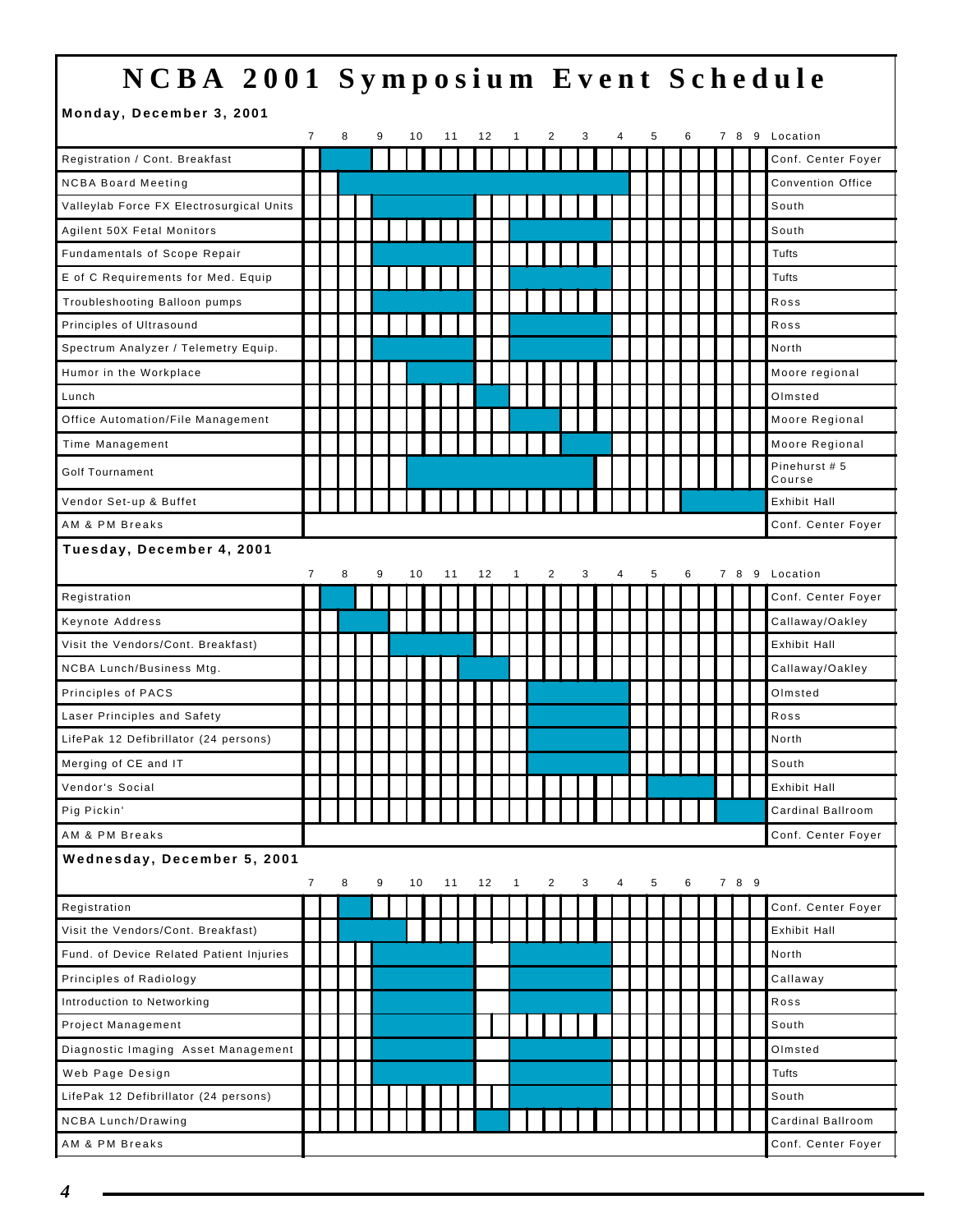# **Joint Ventures - JCAHO and You Patient Safety Standards by Matt Baretich**

Early last year the Institute of Medicine published "To Err is Human: Building a Safer Health System." This landmark report estimated that medical errors cause 44,000 to 98,000 deaths annually in U.S. hospitals. Although there is some controversy regarding the actual number of deaths caused by medical errors, there is a strong consensus that patient safety can and should be improved.

 There is also general agreement that improvements in patient safety will *not* come from blaming healthcare providers and exhorting them to do better. Instead, we need to improve the *systems* in which patient care is provided.

At the heart of a systems approach to patient safety is coordination of all system components—the patient, clinicians, support personnel, medical technologies (devices, drugs, medical and surgical procedures), and the environment in which patient care is provided. The systems approach includes proactive analysis to anticipate ways a system can fail. It also includes root cause analysis of actual failures, with an objective of improving the system to avoid future failures.

In response to concerns over patient safety, JCAHO has revised numerous standards throughout the accreditation manual. The majority of these revisions, which take effect in July 2001, are relatively minor. The major revisions are in the Leadership chapter, which now mandates that "leaders ensure implementation of an integrated patient safety program throughout the organization" (LD.5).

Surprisingly, none of these revisions affect the Infection Control or Environment of Care standards. Nosocomial infections (those acquired in the hospital) contribute to thousands of deaths annually. Clearly, infection control is a fundamental factor in patient safety. And, as we all know, the Environment of Care standards have always addressed patient safety as well as safety for staff and visitors. Providing a safe and effective environment for patient care is fundamental to nearly all of the EC standards.

We have already seen JCAHO add infection control concerns to the EC standards—control of airborne and waterborne pathogens, for example. And next year JCAHO will revise EC.3.2.1 to add IC and other concerns to the planning process for construction and renovation. As a result, facility engineers and infection control practitioners have begun to coordinate their efforts. That's good news for patient safety.

Effective January 2002 the EC standards will be revised so that activities related to patient safety are integrated into the hospitalwide patient safety program. EC.4.1 will assign responsibility for this integration to the safety officer. EC.4.2 and EC.4.3 will address the flow of information.

JCAHO emphasizes that its patient safety standards "do not require the creation of new structures or 'offices' with the organization." However, it's not yet clear how hospitals will coordinate all of their patient safety activities without adding complexity to their systems. Most hospitals seem to be adding patient safety oversight to an existing group such as the Quality Committee or Safety Committee. Some hospitals regard patient safety as a clinical issue and assign it to a medical staff committee.

As each hospital decides how to manage its patient safety program, it is important for hospital leaders to consider *all* components of the organization that affect patient safety. That means that those of us responsible for the Environment of Care must be involved. Now is the time to make our voices heard.

Matthew F. Baretich, P.E., Ph.D., is President of Baretich Engineering, Inc., a consulting firm based in Fort Collins, Colorado. His areas of practice include safety management, facilities management, and medical equipment management. Joint Ventures articles can be downloaded from www.baretich.com. © 2001 Baretich Engineering, Inc.

# **ENHANCING PATIENT SAFETY The Role of Clinical Engineering A white paper prepared by the American College of Clinical Engineering**

The American College of Clinical Engineering has drafted a white paper to their colleagues within the healthcare delivery system on the subject of the role of clinical engineering professionals in enhancing patient safety. The message is "… that ACCE, and clinical engineers, individually and collectively, will take a leadership role in pursuing opportunities for clinical engineering to contribute even more effectively in the area of patient safety".

The American College of Clinical Engineering was established in 1990 to represent and advance the profession of clinical engineering, both in the United States and internationally. During that time it has acted both independently and in cooperation with other organizations to achieve its objectives. To read the article in its entirety, go to the ACCE web site at http:// www.accenet.org/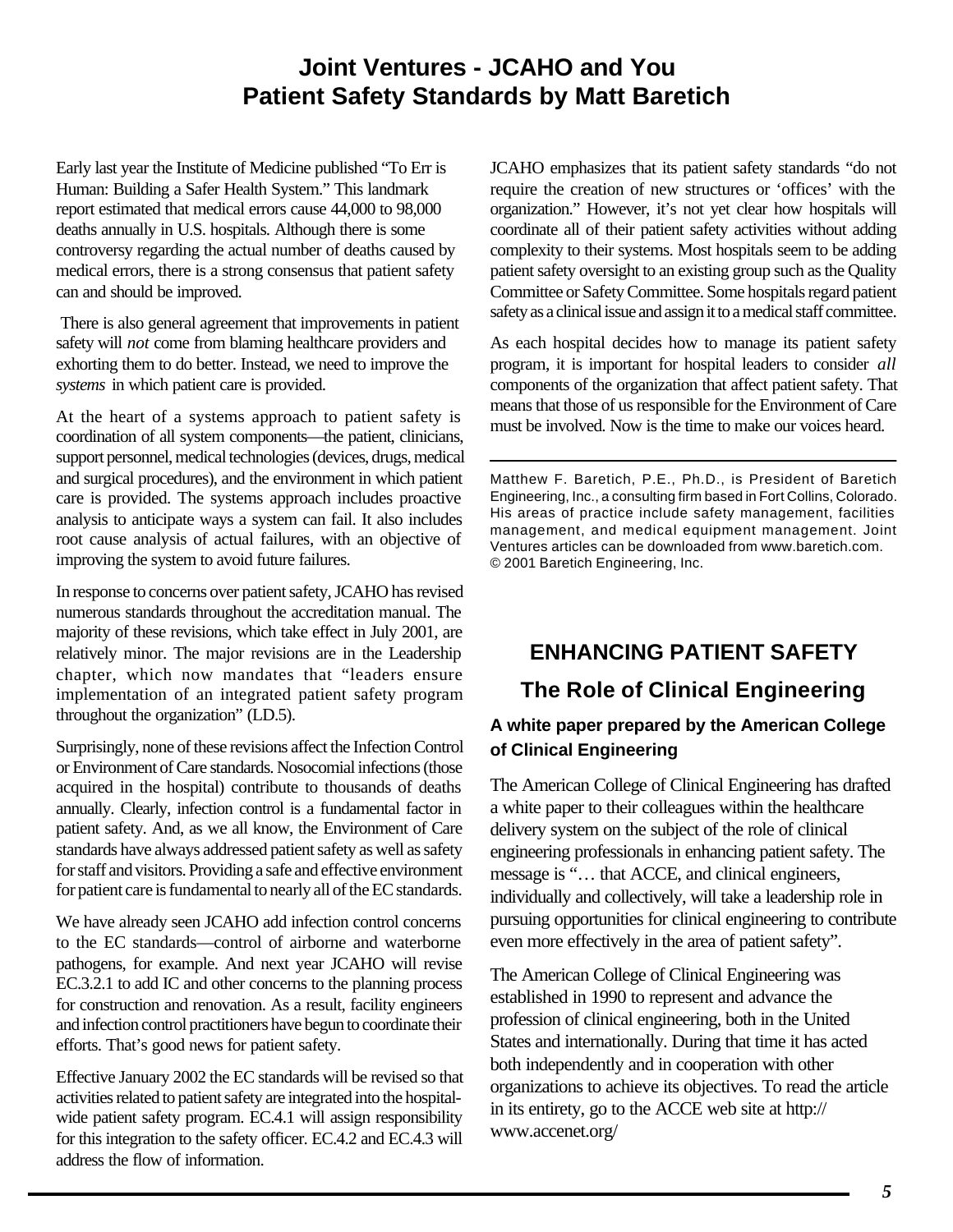# **Focus on Laser Safety**

Most of us have seen the laser warning sign bearing the advice: "Do Not Stare at Laser Beam with Remaining Good Eye". We have a pretty good sense that laser beams can be dangerous. But what is it about lasers that makes them hazardous, and more to the point, how can we avoid a serious injury when working around lasers? The answer to these questions lies in the unique properties of laser light and some special considerations associated with laser systems.

LASER stands for Light Amplification by Stimulated Emission of Radiation – a fancy name for a process that can concentrate more light energy into a tiny spot than any other known light source, including the sun. This ability makes lasers a very valuable tool, and enables the more powerful laser beams to ignite combustible materials, burn skin, and injure eyes.

While output power gives the most obvious indication of a laser's hazard, other aspects need consideration. In particular, the beam's penetrating ability and mechanism of damage depends on the laser light's wavelength. Wavelength is generally expressed in nanometers [nm] or micrometers [µm]; visible light occupies the region of the electromagnetic spectrum from 400 nm to 700 nm. Invisible lasers (i.e. operating outside the 400 nm – 700 nm range) cannot be seen but can also be quite dangerous. The eye very effectively focuses wavelengths between 400 nm and 1400 nm, thus increasing the irradiance (light energy per unit area) by a factor of 100,000 and making the eye uniquely susceptible to injury by lasers within this wavelength range. Shorter wavelengths (ultraviolet light) and longer wavelengths (far infrared) aren't similarly concentrated by the eye but can still cause damage.

How can you tell which lasers are the most dangerous? Fortunately, all lasers sold in the United States in the past few decades must be labeled with the "hazard class". The hazard classification scheme has five categories, which can be summarized as follows:

*Class 1* cannot, under normal operating conditions, produce a hazard.

*Class 2* not normally hazardous, but may present some potential for hazard if viewed directly for extended periods (like many other light sources).

*Class 3a* with a CAUTION label normally would not injure the eye if viewed only momentarily (within blink response time) with the unaided eye, but may present a

greater hazard if viewed with collecting optics. Class 3a lasers with DANGER labels can exceed permissible exposure levels for the eye but still pose a low risk of injury. They may present a hazard if viewed using collecting optics (e.g. microscopes).

*Class 3b* can produce a hazard if viewed directly. This includes viewing of reflections off mirror-like surfaces.

*Class 4* can produce a hazard not only from direct or mirror-like reflections, but also from diffuse reflections. Such lasers may produce fire, eye, and/or skin hazards.

This hazard classification scheme alerts us that class 3b and 4 lasers pose the greatest danger and therefore demand the most caution. In addition, non-beam hazards (e.g. electrical shock, fire, etc.) can be deadlier than beam hazards. How can we protect ourselves from these hazards? While the specific precautions will depend on the situation, here are a few general guidelines:

- Warning signs: should be posted outside any areas where class 3b or 4 lasers are operating, alerting you of the power and wavelengths involved.
- Eye protection: laser protective eyewear should be stamped with the wavelength it is designed to protect against, as well as a protection factor called the OD [stands for optical density] at that wavelength. Ensure that you are wearing the proper eyewear for the laser(s) that's operating, and contact your site's laser safety officer if you have questions.
- Electrical shock: observe all appropriate precautions when servicing high voltage laser power supplies. Avoid allowing conducting liquids (e.g. saline) to spill or pool near power supplies. Practice good cord management (avoid trip hazards, etc.) and repair or replace and damaged insulation.
- Fire: avoid the use of flammable solvents in the area of the laser beam or power supply. Minimize the amount of combustible material around the laser beam target.

Ben Edwards, Laser Safety Manager Duke University Medical Center Durham, NC

*Ben Edwards will be teaching a class on Laser Fundamentals and Safety on Tuesday, December 4th at the NCBA Symposium. This should prove to be an excellent presentation.*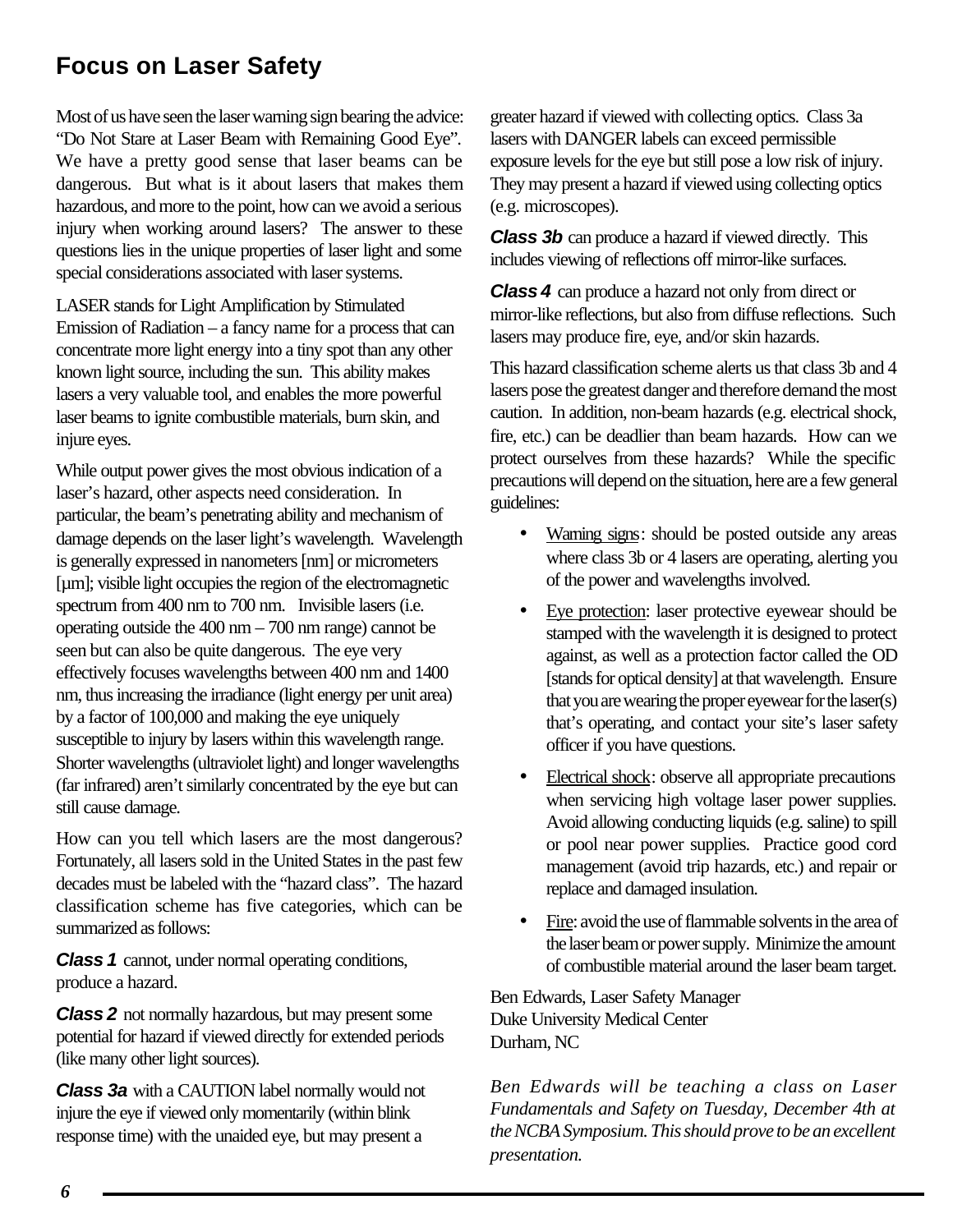# **NCBA Board of Directors Candidates**

The nominating committee has been working very hard over the last couple of months looking for individuals who would run for the Board of Directors. The Nominating Committee found seven members who expressed interest in serving on the NCBA Board of Directors for 2002-2003. The Nominating Committee feels they have found seven outstanding nominees. The nominees are:

**Dale Allman** works with Premier and has been the western NC area manager for Clinical Technology Services. Dale is a past Board member and has served as President.

**Tom Barnes** works with Premier and is the Technology Manager at the UNC Healthcare System for the past five years. Tom earned his Bachelor of Science Degree and has been involved the biomedical field for 20 years or more. Tom is currently a member of AMMI.

**Jack Davis** is the Director of Biomedical Services at Columbus County Hospital. Jack retired from the US Air Force after 25 years of service. He earned his degree from Alamance Community College.

**Parker Foster** has been employed at Duke University Medical Center for the past two years as a Senior Biomedical Equipment Technician. Parker came to Duke from Biomedical Equipment Rental & Sales after nine years of service. Parker is presently the technical advisor on a research study project in the Department of Anesthesia focusing on motion artifacts rejection in pulse oximetry.

**Linda Leitch**, Duke University Healthcare System, is a Senior Biomedical Equipment Technician for the past 11 years. Linda has served on Board in the role of Recording Secretary for the past two years. She's the chairperson of the Nominating, Golf, and Internet committees. Linda is presently pursuing a Bachelors degree in Business Administration.

**Carley Parker** has been employed at Raleigh Community Hospital for the past two and one half years. He's a Certified Biomedical Technician in the Clinical Engineering Department. Carley is presently pursuing a Bachelors degree in Business Administration.

**Mark Renfroe**, Wayne Memorial Hospital, is the Manager of Clinical Engineering. He as been involved in Biomedical Engineering for the past 12 years and was certified in 1995. Mark serves on the NCBA Board for the past two year as a general board member and serves on the Education, Rules & By-laws and Professional of the Year committees.

**David Wilson** is the Program Head for the Biomedical Equipment Technology program at Stanly Community College. David graduated from Stanly Community College in 1987 and has earned his Bachelor degree in Business Administration.

All of these individuals have a thorough understanding of the challenges and opportunities facing the NCBA Board of Directors. The nominations are still open for anyone interested in serving a two year term on the Board of Directors. Please contact Linda Leitch at (919)681-4293 or any Board member.



This morning he red-tagged your equipment.

**Now comes** the fun part.

You need on-site labeling and you need it fast. MET Laboratories has the solution.

Our field labeling program combines the best of both worlds-response time and technical competence. What it will mean for you is minimal downtime. Call backs in one hnur. Quores in 24 hours or less. And next day service in most locations.

So, next time you see red, give MET a call at 800-321-4655.

www.metiaho.com

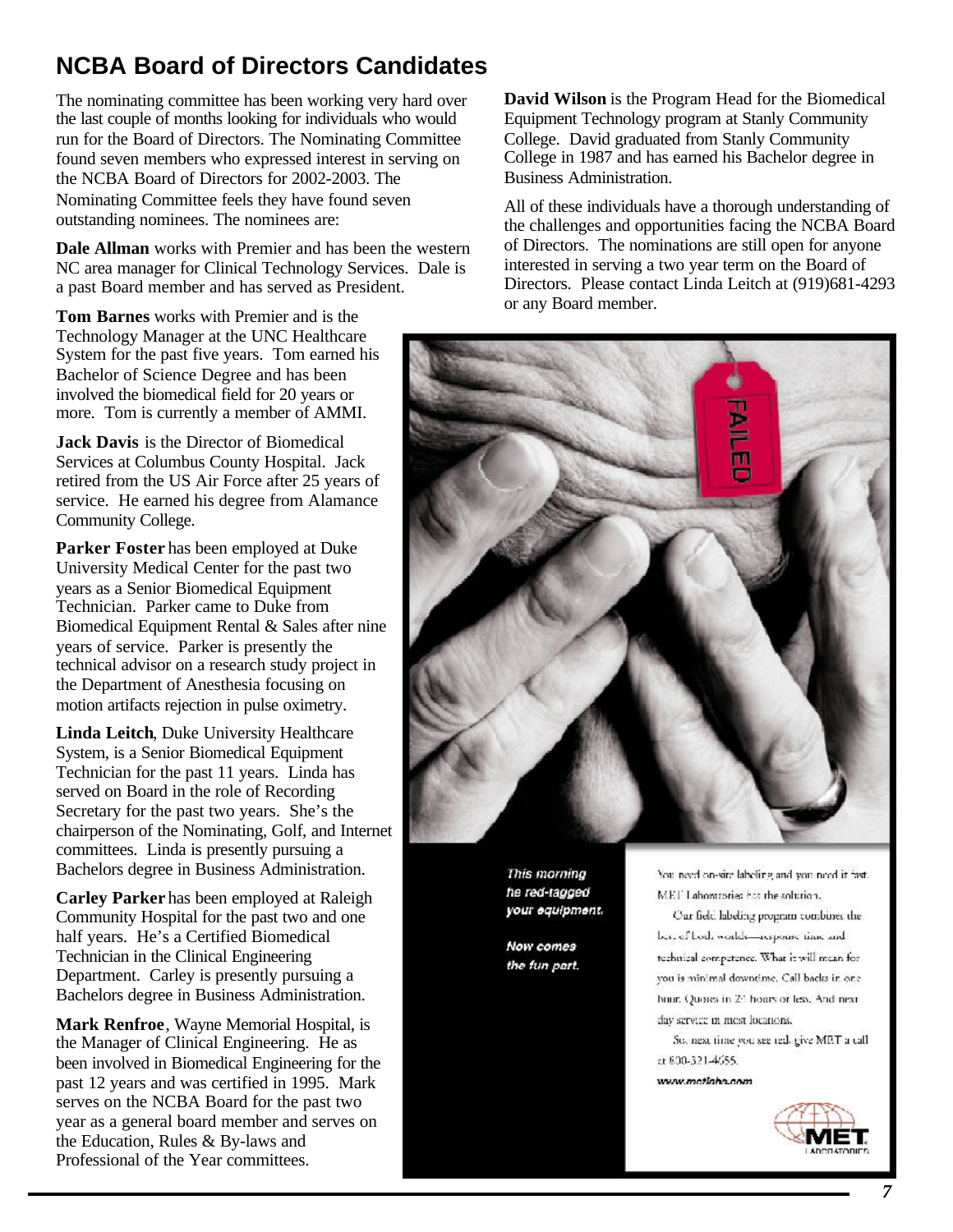# **Changing Standards for Medical Equipment UL544 and UL 187 vs. UL 2601**

Do I Need To Read This? If you are involved in Hospital Engineering, Biomedical Engineering, Administration, Purchasing, or Contract Services; or, if you are an Electrical Inspector, Engineering Firm, or Electrical Contractor, YES!!

There are specific regulations and laws that can affect you and the requirements of your position. It is possible you may not know these changes have already been published, and like many regulations you may be affected without advance notice.

What Is New? UL 544, Medical and Dental Equipment, and UL 187, X-Ray equipment, are being discontinued, and will no longer be valid for product certification. Starting January 1, 2003, all new products will be evaluated to UL 2601, the internationally harmonized Standard for Medical Electrical Equipment.

When Should I Consider This? For Biomedical Engineering and Hospital Engineering departments, this timeline creates a "window" for getting non-certified equipment Field Labeled to UL 544. Many healthcare organizations own smaller facilities with non-certified equipment, or own older equipment for which a Listing or Field Evaluation was never performed. This January 1, 2003 deadline allows these organizations and facilities time to get this non-certified equipment Field Evaluated by a Nationally Recognized Testing Laboratory.

For Electrical Inspectors and Electrical/General Contractors, this creates a deadline for acceptance of medical and x-ray products for new construction or facility relocation, that is, when electrical permits are applied for by hospitals, clinics, doctor offices and convalescent facilities. For products already Field Evaluated to UL 544, the equipment will still meet the minimum requirements for safety until January 1, 2005. Non-certified products will need to be evaluated to UL 2601 after January 1, 2003.

Manufacturers of these categories of equipment will have to make some quick, and possibly tough decisions. Medical and xray products now being manufactured and sold throughout the nation and Canada may be subject to considerable design changes in order to comply with UL 2601. "CE" marked equipment and other non-certified products, (Yes, companies are still selling non-certified medical and x-ray equipment!), will need to be certified to UL 544, or UL 2601, depending on overall plans for that product. In other words, equipment could still be certified to UL 544 (Up until January 1, 2003), but in 2005 they would have to be modified to comply with UL 2601. Many manufacturers will most likely choose to certify their equipment to UL 2601, for acceptance past January 1, 2005. After this date, UL 544 and UL 187 product certifications will be withdrawn by the testing laboratories.

Some History? Product Certification Standards have undergone many changes over the years. In the US, Underwriters Laboratories was, for many years, the only Standards writing body for electrical product safety certification. In Europe and Eastern Europe, a completely different set of Standards were written and used for product certification, governed by ever changing Laws (Directives). These Standards are written and administered by the International Electrotechnical Commission, referred to as IEC Standards. In an effort to work towards consistency across the globe, Standards committees have made significant progress in the last few years. These changes will have considerable impact on manufacturers and facility owners, in this case, owners and manufacturers of Medical, Dental and X-Ray equipment.

UL 2601 is based on IEC/EN 60601, and is the first attempt to create a medical equipment Standard for both the US and Canada, and will also make comparisons to IEC 601 much easier. Unfortunately, this change will require manufacturers of medical equipment to update their design processes, and in some cases, to re-design existing products.

Many pieces of older equipment are still very valuable, and expensive to replace without a budget that anticipates these changes. If you interact with these facilities and manufacturers, let them know that help is available. Your local testing laboratory representatives will be ready to assist, and help plan for the future.

*This article was submitted by Gregory R. Smith with MET Laboratories in Raleigh, NC. Greg has been a long-time supporter of the NCBA and will again be exhibiting as a vendor at this years Symposium in Pinehurst, December 3- 5, 2001.*

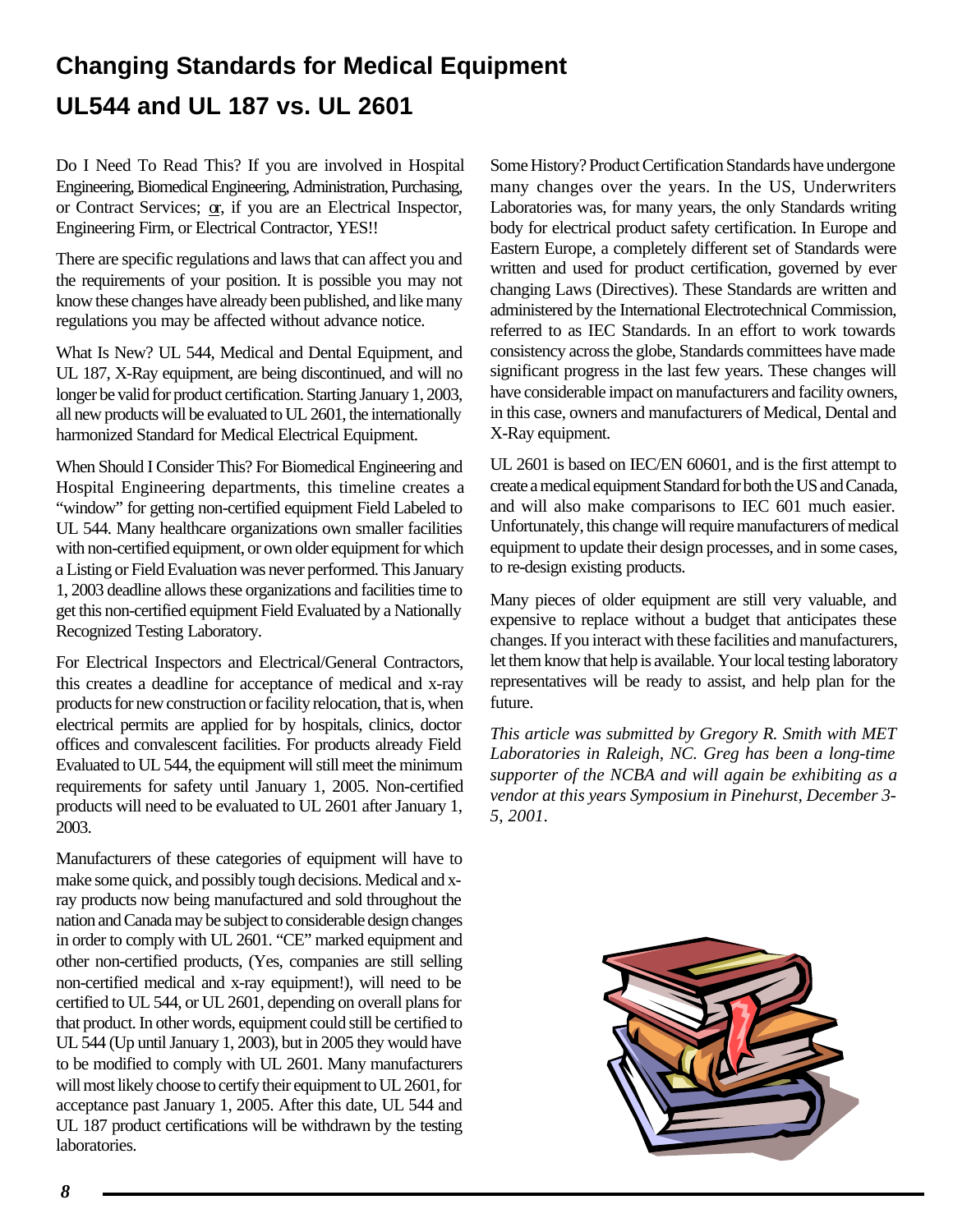# **Microsoft Word Power Tips by Glenn Scales, CBET**

# **Format Documents for Other Word Processors**

If you're creating a document in Word 97 or Word 2000 that you plan to share with users of another word processing program, you can do more than save the document in the other program's file format. A little-known feature in Word lets you fine-tune a document to look the same in the format of another word processing program as it does in Word.

To set up a document for another word processor, select *Tools, Options* and click the Compatibility tab in the Options dialog box. Drop down the "Recommended options for" list and select the word processing program the recipient will use. You'll see specific features of that program checked in the Options list. If the exact version of the recipient's word processor isn't on the list, choose the closest version.

Take this step before you begin working on the document to see it, while you create it, the way your recipient will see it. Finish up by using *File, Save As* to save the document in the other program's format.

### **Bullets**

Tired of the same old boring bullets in your bulleted lists? It's simple to add a touch of creativity to your memos and letters by customizing the bullets you use in Word.

First, create your list of items. Then, instead of creating a bulleted list the normal way (by clicking the bullet list icon on the toolbar), select Format, Bullets and Numbering. Click the Bulleted tab in the dialog. The dialog box contains several bullets to choose from. Click the bullet you want to use, then click OK to lock in your change.

If none of the bullet selections appeal to you, you can change the character that makes up any bullet set. Select any of the bullet choices, then click Customize. In the Customize Bulleted List dialog box, you can pick a character from any font on your system. Click the Bullet button, select a new character to use as a bullet, then click OK to make the change.

To pick characters from another font set, click the Font button. The default font is Wingdings, which has the most bullet-like characters, but you can pick any character from any font.

# **Indenting Text in Table Cells**

Have you ever tried to tab-indent text inside a table? If so, you've probably noticed that pressing the Tab key in a table doesn't produce the same result it does elsewhere in a document—your cursor just jumps to the next cell. Some sly users press the spacebar several times to create the illusion of a tab. But here's a more elegant solution: In all versions of Word, press *Ctrl-Tab* to indent text to the next tab location.

# **Find Without the Dialog Box**

If you want to perform extended searches of a Word document without the Find dialog box constantly on top of your text, press Ctrl-F to initiate a Find command. Enter the text string and press Enter. Once the first instance is found, press Esc to close the dialog box and then press Ctrl-Alt-Y to continue finding the text string without the dialog box. You can also click the blue Down Browse button on the bottom of the vertical scroll bar.

# **Tab Techniques**

Find the exact position of a tab by simultaneously clicking on it with both left and right mouse buttons. This displays measurements from both margins. With the buttons held down, you can drag the tab to a new spot and the displayed measurements will change as you drag the tab marker.

You can also change the tab alignment and other tab settings by double-right-clicking the tab marker. This displays the Tabs dialog box, where you can specify the precise tab position and select a leader style. In Word 97, double-clicking anywhere in the ruler displays the Page Setup dialog box (another very useful shortcut).

# **Rectangular Text Selection**

There are times when the normal manner that Word selects text just doesn't do what I need. When you click and drag the mouse, you will select all the text from the starting point to the point at which you release the mouse. However, if you have text arranged by tabs, and you only want to select the first "column", you're just stuck, right? Not so with MS Word.

First, hold down the Alt key and then click at the beginning of the text you wish to select. Drag through the portion of the text you wish to select, then release the mouse. You will see that you have selected a specific rectangular area [as shown below]. Once selected, this area can be copied, cut, deleted or formatted as you would with any selection.

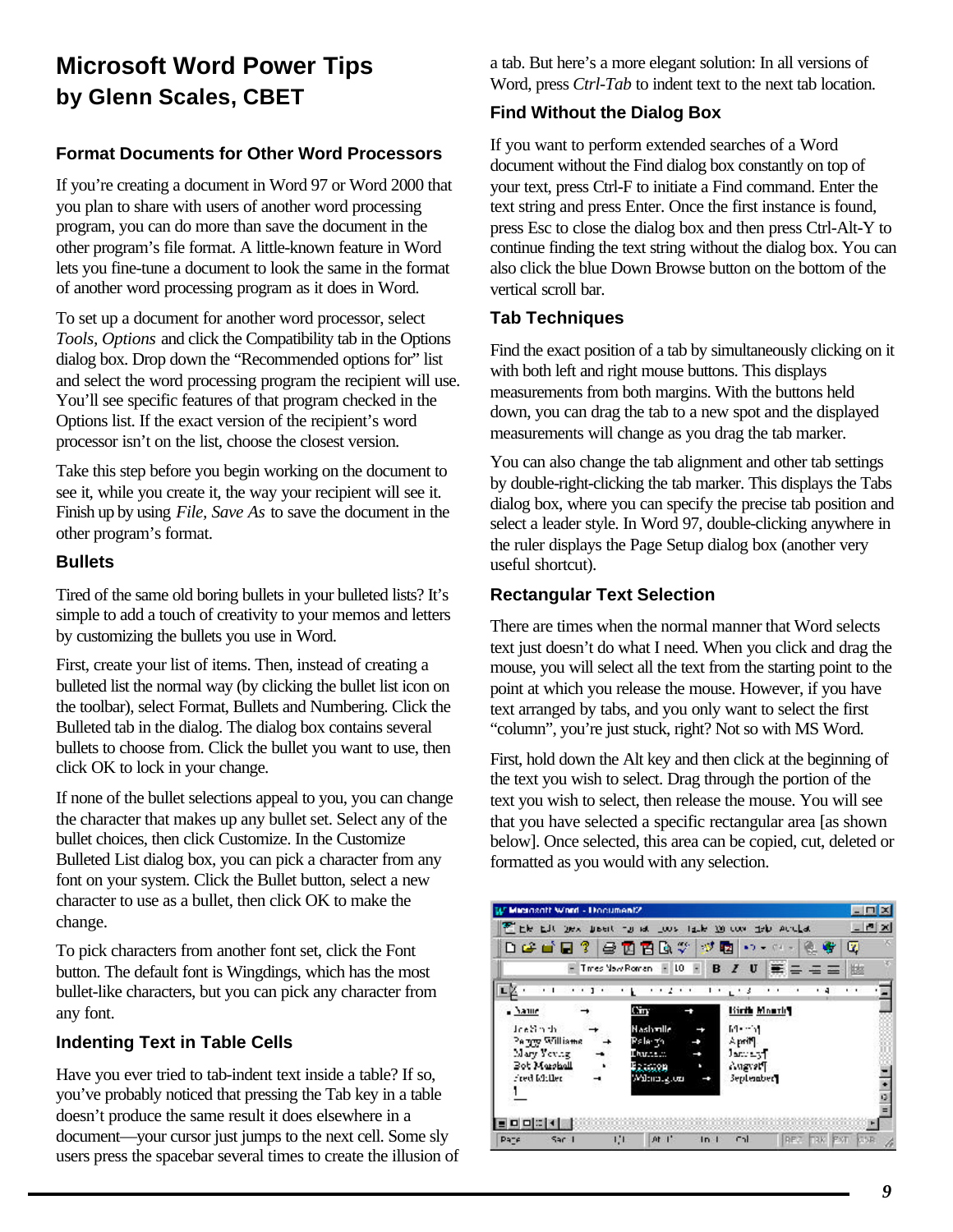#### *BOD Minutes continued from Pg. 3*

#### **Old Business:**

**Regional Symposium 2003:** Charles informed the Board about his progress with a regional meeting between neighboring states. Charles has been in contact with the Presidents from the state organizations but they will have to present the information to their board members.

**Checking Account:** While Charles was investigating the checking accounts, it would be in the best interest of the NCBA to change the account to a sweep checking account. The Board will look into this at next meeting.

#### **Symposium Planning:**

**Hotel Planning:** Helen stated she and Charles met with the hotel director this morning. She explained to Board the changes to make on the Monday schedule. Changes were made to some classroom locations and the lunch location. Helen confirmed that the Board members will stay in the same location in the hotel as last year. The menu is still being finalized. The Board discussed the Wednesday lunch menu. The Board is scheduled to arrive Sunday by noon to start working on symposium packets.

**Education:** Dan has finalized the class schedules for the symposium. Dan will work with Helen on the audio/visual needs for speakers. Brian informed the Board that the keynote speaker will be Dr. Richard Boughton, the author of "Parapsychology: The Controversial Science" and he will be sponsored by Phillips Medical. Thank you Phillips Medical.

**Vendor Relation:** Ken Logan reported that 40 booths had been sold as of October. Four booths were purchased at last year's price. There are 48 booths still available. Ken informed the Board that he will not be able to continue next year as Vendor Coordinator and Brian thanked Ken for his great service to the NCBA as Vendor Coordinator.

**Membership:** Diane reported that she has received the new name badges. She bought a sample for Board to see. She informed the Board that the cost of neck chains was too high for consideration. She would continue to look for a vendor sponsor. She has not received any individual registrations forms to date.

**Finance:** Charles informed the Board that the total room count was 310 room nights and as of this meeting we had booked at 96% of our room liability for the 2001 symposium. Charles handed out the 2001 symposium revenue projections showing the amount of revenue received for symposium. He will continue to update the Board though email.

**Bags, Shirts and Golf:** Obie Godley has received this year's shirts and they are very nicely done. Everyone should be pleased. The projected cost is \$25 each. Obie stated that this year's bags are on the way. He should have them by mid-November. Linda reported that the golf outing will be held at course number 5. The number of registrations was low so far for this year, maybe the cold weather has something to do with it. But, it still early and the deadline is October  $20<sup>th</sup>$ .

#### **Seminar Planning:**

Dan stated that the CBET exam review will be held in April 2002, with the location and date to be announced. Dan is working with several vendors and manufacturers on setting up stand alone classes for 2002. He said he has had good responses about scheduling these classes.

#### **New Business:**

**AMMI:** AAMI will have a booth at this years symposium. The board decided to join AMMI as an organization, the cost is \$100. The Board decided that the designated representatives for the NCBA would be President, Vice President and Newsletter Editor. Boyd made a motion to join AMMI. Sally seconded the motion and the Board unanimously approved.

**CD Interest Rates:** Charles informed the Board with the interest rates is at 2%, that Board should consider moving the CD's into something else. Charles stated other ways to use the money; including changing over to bonds. The Board will consider this at the January meeting.

Honorary Lifetime Members: The Board considered a nomination for an honoraty member. The Board decided at this time to table the decision.

**Adjournment:** Mark Renfroe moved to adjourn at 2:30 pm. Sally seconded the motion and the Board unanimously approved.

**Respectfully Submitted, Linda K. Leitch NCBA Recording Secretary**

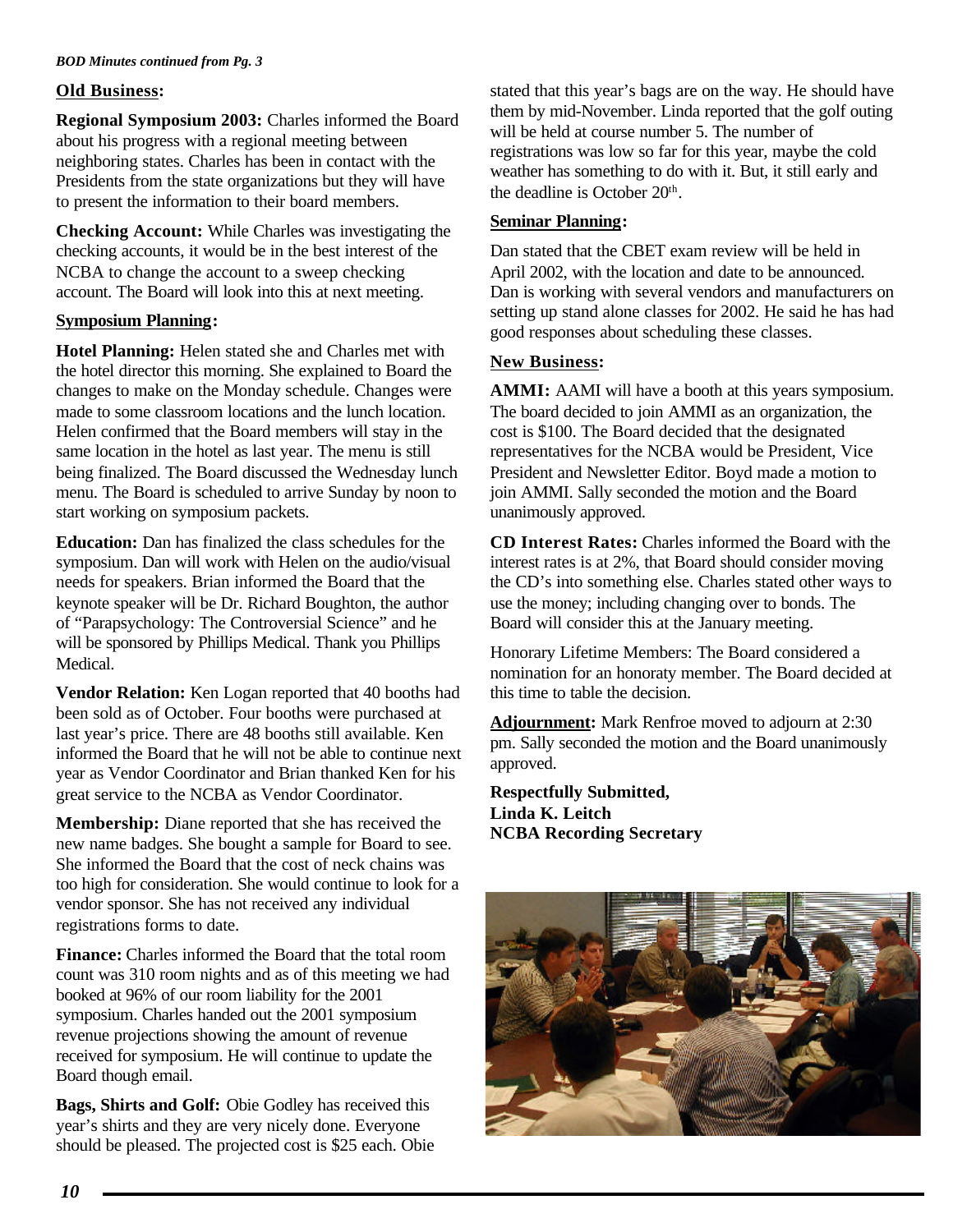# **NCBA Symposium Preview**

# **Fundamentals of Device-Related Patient Injuries**

Human injuries associated with medical devices has been casually addressed at the NCBA Annual Symposium on several occasions. On each occasion, it was apparent that time was too short to adequately address the topic. Because there was significant interest in the techniques for determining the cause(s) of these injuries, at the 2001 Symposium we will spend a day learning these techniques by analyzing 15 different, but real, Case Studies that involved patient injury. The attendees will first receive a one-page description of an adverse event investigated by the presenter. From their experiences, the attendees will attempt to analyze each case and come to a conclusion as to the direct and root cause(s) of the event. After a thorough discussion, a formal analysis will be provided. Case Studies will include an analysis of a mechanical injury (causing death) that occurred when an  $\overline{O}$  tank was pulled into the "doughnut" of an MRI, severe  $lip<sup>2</sup>$  and tongue burns to a patient during a tonsillectomy, an oxygen fire that occurred during throat surgery, and twelve more.

 *Marv Shepherd will be presenting the topic, "Fundamentals of Device-Related Patient Injuries" on Wednesday, December 5th at the NCBA Annual Symposium*



# **LifePak**® **12 Class**

Along with the new advances in defibrillation technology, comes more depth testing to ensure proper operation of this critical life support technology. Medtronic Physio-Control will be presenting an overview of the LifePak 12 Defibrillator/ monitor and testing requirements to validate proper operation. This presentation will consist of a block-diagram circuit description, disassemble and reassemble procedures and Performance Inspection Procedures (PIP) including calibration, electrical safety requirements and battery maintenance.

*Lane Rushing is a member of the Board of Directors and a Past President of the NCBA. Lane will be presenting a class on the LifePak Defibrillator at the Symposium.*

# **New Product Announcement**

### **Sencore Introduces the LC103/STA260 Industrial Component Testing System**

Sencore Inc., the leading manufacturer of electronic service test instruments, announces the introduction of the portable, battery operated LC103 – Capacitor and Inductor Analyzer and STA260 Power Semiconductor Tester. The two products team up to create an Industrial Component Test System that lets you dynamically and accurately test capacitors, inductors and power semiconductors including IGBT's and SCR's.

 Sencore's Industrial Component Test System measures and analyzes capacitors for all of the ways that they fail including value (1 pf to 20 F), equivalent series resistance, dielectric absorption and leakage up to 1,000 volts applied for a true indication of the capacitor's performance at the component's working voltage. The Industrial Component Test System measures capacitors for value and equivalent series resistance both in and out of circuit eliminating the need for removing the component from the circuit to make the test.

 The Industrial Component Test System dynamically tests power semiconductors including IGBT's, triacs, SCRs, diodes, FETs, and Bipolar transistors at full working voltage. The Industrial Component Test System automatically applies the proper gate/base signal to turn on three leaded power components for analysis. Additionally it tests these components for leakage with up to 1,000 volts applied for identifying high voltage shorts (shorts that other testers miss with a much lower applied voltage).

The Industrial Component Test System dynamically analyzes inductors for value (0.1 uH to 20 H) and with the patented ringing test. The Ringer test helps you isolate shorts and opens in transformers that other testers miss. The inductor value measurement can be made both in and out of circuit.

 The Industrial Component Test System accessories includes a chip component test lead, component holder, and adjustable test probe for testing surface mount components in circuit.